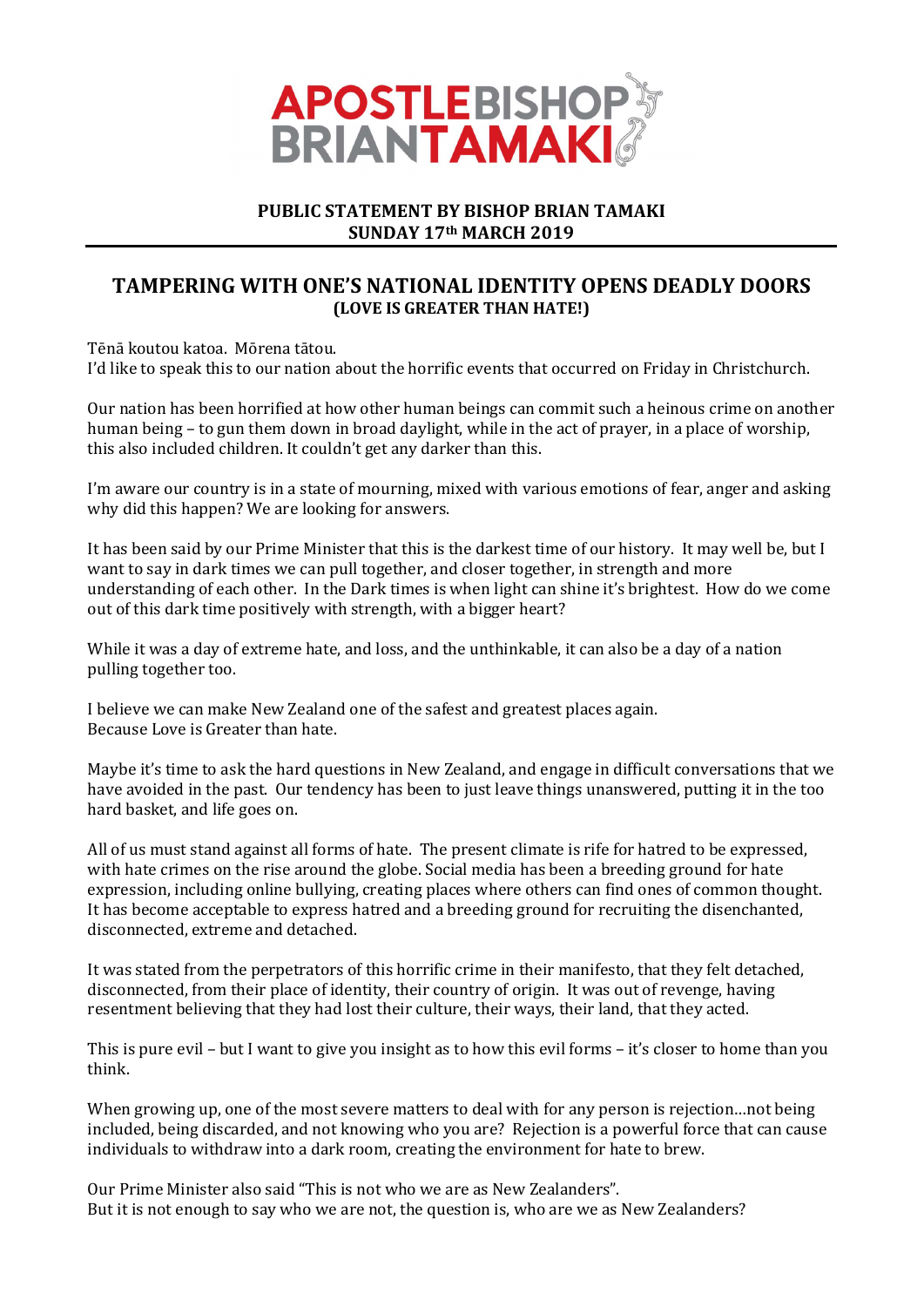Australian's Labour Senator Penny Wong also said yesterday, "This is not who we are!" Then someone tell us...."Who are we then?"

The crucial question of life is 'one's identity'.

Which leads to the greater question, could this be a horrific crime motivated by a CRISIS OF NATIONAL IDENTITY?

It may seem premature, I don't want to be seen as out of place to have this conversation, but the burning question within many New Zealanders is WHY?

A nation holds true to its identity when it keeps its founding principles it's built upon. Which is normally built on three principles, it's values, faith and culture. When tampering with a nation's founding identity, and its values, faith, and culture are removed or replaced, this opens deadly doors, creating a vacuum. When one's national identity is threatened from the outside by conflicting values, faith and culture, it potentially brings rise to chaos and internal conflict.

Not having a clearly defined National identity can give birth to the many reasons why we have religious intolerance, political unrest, civil wars, the threat of loosing a people's ways, customs and land, and their place of inheritance and wellbeing, the breakdown of society. This is who I am, and this is where I'm from! Once those are disrupted and muddled, it causes a deep sense of insecurity in the soul of a person, and the soul of a nation, bringing about mass migration, refugee problems, border problems, the loss of cultural identity, and displacement leaving no direction or sense of security for the generations following.

But as I said before, every time Love is Greater than hate. We have to now together find ways we can become closer than what we are now. To celebrate our differences, agreeing on one thing – we are one nation, and one people.

New Zealand is fortunate to have an identity – and that needs to be clearly defined and known. This brings me to Waitangi.

Waitangi was the birth place of our nation in 1840. It was based on our founding document, The Treaty of Waitangi, signed by the Crown and Maori Chiefs. Herein, as controversial at it may be, two people defined the identity of our nation together. It was the birth of our nation, two peoples coming together, European and Maori, as one people respecting, loving one another living in peace and harmony.

When we have gathered together at Waitangi in recent times, it is notable that one culture is generally missing. This is supposed to be a celebration of two cultures coming together. My reason for highlighting this is not to expose our European brothers and sisters' absence, but to highlight that our National Identity is not as pure as you think.

In 2020 we are celebrating 180 years of our nationhood at Waitangi. For the successful assimilation of other religions, politics, ideologies, customs and ways, diversity, and difference, a nation needs to first have their own identity clearly defined. This may well be the root problem and threat behind the horrendous acts of violence on Friday.

2020 at Waitangi would be a great opportunity to reinforce who we are, what our national identity is, and celebrating our differences, but agreeing on two things, we are one people and one nation, living out our dreams and aspirations together.

This is love overtaking hate. Togetherness overtaking individualism. Healing rather than hurting.